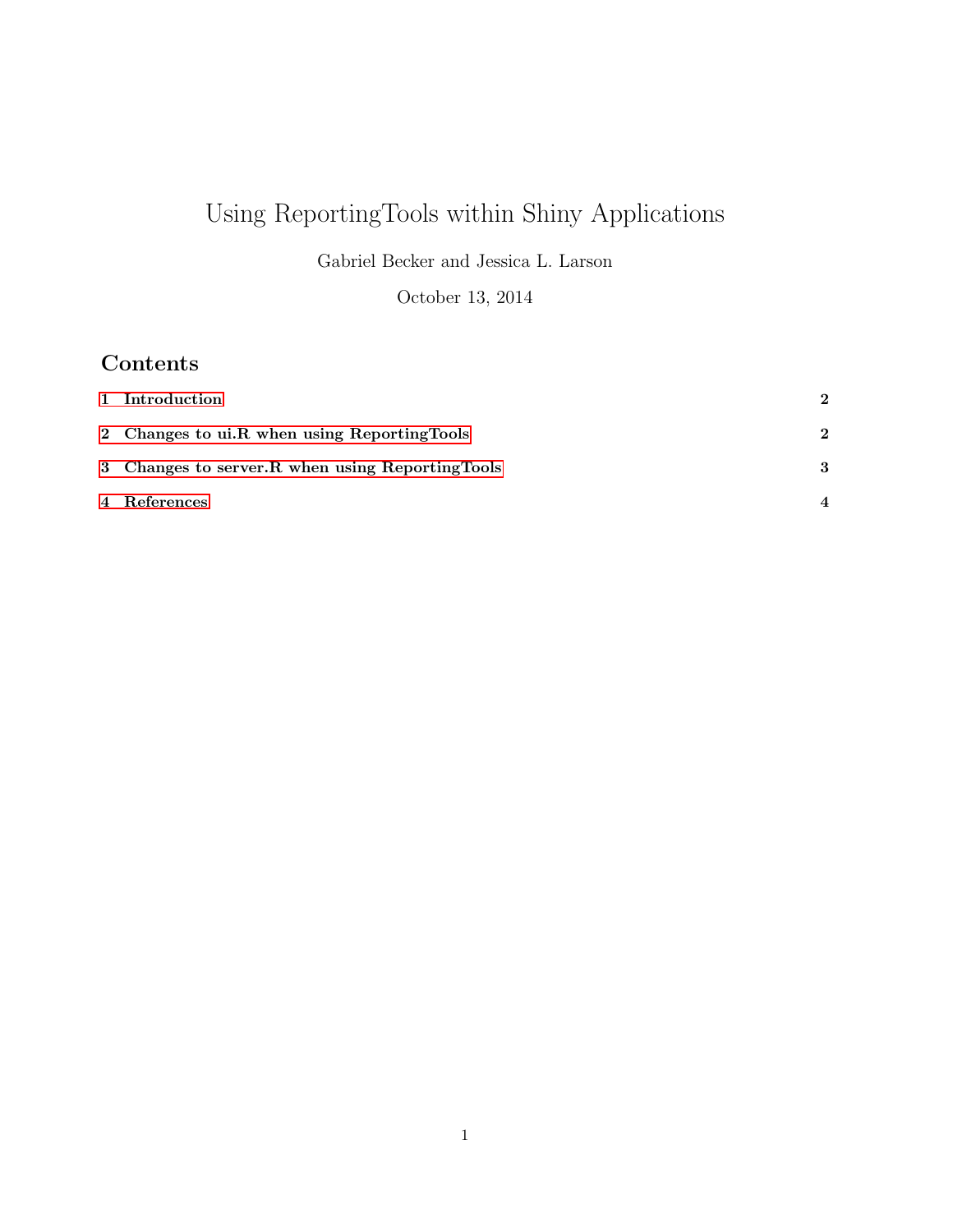### <span id="page-1-0"></span>1 Introduction

A primary strength of ReportingTools is that it provides powerful, customizable facilities for creating rich, interactive (sortable, filterable, pagable, etc.) and aesthetically pleasing HTML tables based on many disparate types of R objects. shiny is a Web application framework developed by RStudio, Inc. which allows the creation, and deployment of Web applications using only R code. Often these Web applications involve the display of R objects or output, but formatting and rendering of complex R objects is not the focus of the shiny framework.

Using the techniques in this vignette, ReportingTools' formatting and display capabilities, including both the default mechanisms and the full range of customizable behavior, can be incorporated into shiny applications, allowing the creation of powerful Web applications which involve the display of R objects representing complex data and analysis results. This vignette assumes knowledge of the shiny framework. Readers who are not familiar with shiny are encouraged to read the official shiny tutorial [here](http://rstudio.github.com/shiny/tutorial/) before continuing.

| Choose a dataset:<br>$\bullet$<br>Choose a modification function:<br>normalize<br>$\ddot{\phantom{a}}$ | peri<br>area<br>Max. : 12212 | shape<br>perm<br>Min. : 1016 Min. : 308.6 Min. : 0.09033 Min. : 6.30<br>1st Qu.: 5305 1st Qu.:1414.9 1st Qu.:0.16226<br>1st Qu.: 76.45<br>Median : 7487 Nedian : 2536.2 Nedian : 0.19886<br>Median : 130.50<br>Mean : 7188 Nean : 2682.2 Mean : 0.21811<br>Mean : 415.45<br>3rd Qu.: 8870 3rd Qu.:3989.5 3rd Qu.:0.26267 3rd Qu.: 777.50<br>Max. : 4864.2 Max. : 0.46413 Max. : 1300.00 |          |                     |  |  |
|--------------------------------------------------------------------------------------------------------|------------------------------|-----------------------------------------------------------------------------------------------------------------------------------------------------------------------------------------------------------------------------------------------------------------------------------------------------------------------------------------------------------------------------------------|----------|---------------------|--|--|
|                                                                                                        | 10<br>¢ records per page     |                                                                                                                                                                                                                                                                                                                                                                                         |          | Search all columns: |  |  |
|                                                                                                        | to<br>From                   | From<br>to                                                                                                                                                                                                                                                                                                                                                                              | From     | From                |  |  |
|                                                                                                        | area                         | peri                                                                                                                                                                                                                                                                                                                                                                                    | shape    | perm                |  |  |
|                                                                                                        | $-2.3$                       | $-1.66$                                                                                                                                                                                                                                                                                                                                                                                 | 0.143    | 2.02                |  |  |
|                                                                                                        | $-2.13$                      | $-1.54$                                                                                                                                                                                                                                                                                                                                                                                 | 2.64     | $-0.721$            |  |  |
|                                                                                                        | $-2.06$                      | $-1.46$                                                                                                                                                                                                                                                                                                                                                                                 | 0.533    | 0.376               |  |  |
|                                                                                                        | $-1.39$                      | $-0.912$                                                                                                                                                                                                                                                                                                                                                                                | $-0.493$ | $-0.721$            |  |  |
|                                                                                                        | $-1.38$                      | $-1.05$                                                                                                                                                                                                                                                                                                                                                                                 | $-0.208$ | 0.376               |  |  |
|                                                                                                        | $-1.37$                      | $-1.04$                                                                                                                                                                                                                                                                                                                                                                                 | $-0.653$ | $-0.721$            |  |  |
|                                                                                                        | $-1.12$                      | $-0.91$                                                                                                                                                                                                                                                                                                                                                                                 | $-0.463$ | 0.741               |  |  |
|                                                                                                        | $-0.854$                     | $-1.01$                                                                                                                                                                                                                                                                                                                                                                                 | 1.48     | 1.08                |  |  |
|                                                                                                        | $-0.819$                     | 0.0766                                                                                                                                                                                                                                                                                                                                                                                  | $-1.63$  | $-0.935$            |  |  |
|                                                                                                        | $-0.797$                     | $-1.22$                                                                                                                                                                                                                                                                                                                                                                                 | 1.32     | 2.02                |  |  |

Figure 1: A shiny web application which uses ReportingTools to display R data.frame objects

The example we will discuss in this document, pictured above, gives the viewer the opportunity to choose between three data frames and displays both a summary and a ReportingTools-powered table containing the chosen data. We will discuss in detail only portions of the code specific to the interface between shiny and ReportingTools. Full code for the application is included in our package in the inst/examples/shinyexample directory. To run the example, copy the inst/examples/shinyexample/Ui.R and inst/examples/shinyexample/server.R files to your working directory run the following from an R session:

> library(shiny) > myRunApp()

### <span id="page-1-1"></span>2 Changes to ui.R when using ReportingTools

The single largest change to a ui.R file in order to add ReportingTools functionality is that ReportingTools' JavaScript and CSS files must be included in the header of the resulting page so that the ReportingTools tables function properly.

We define a function custHeaderPanel function which accepts the title and windowTitle arguments accepted by shiny's headerPanel function but also accepts additional arguments js and css. These are ex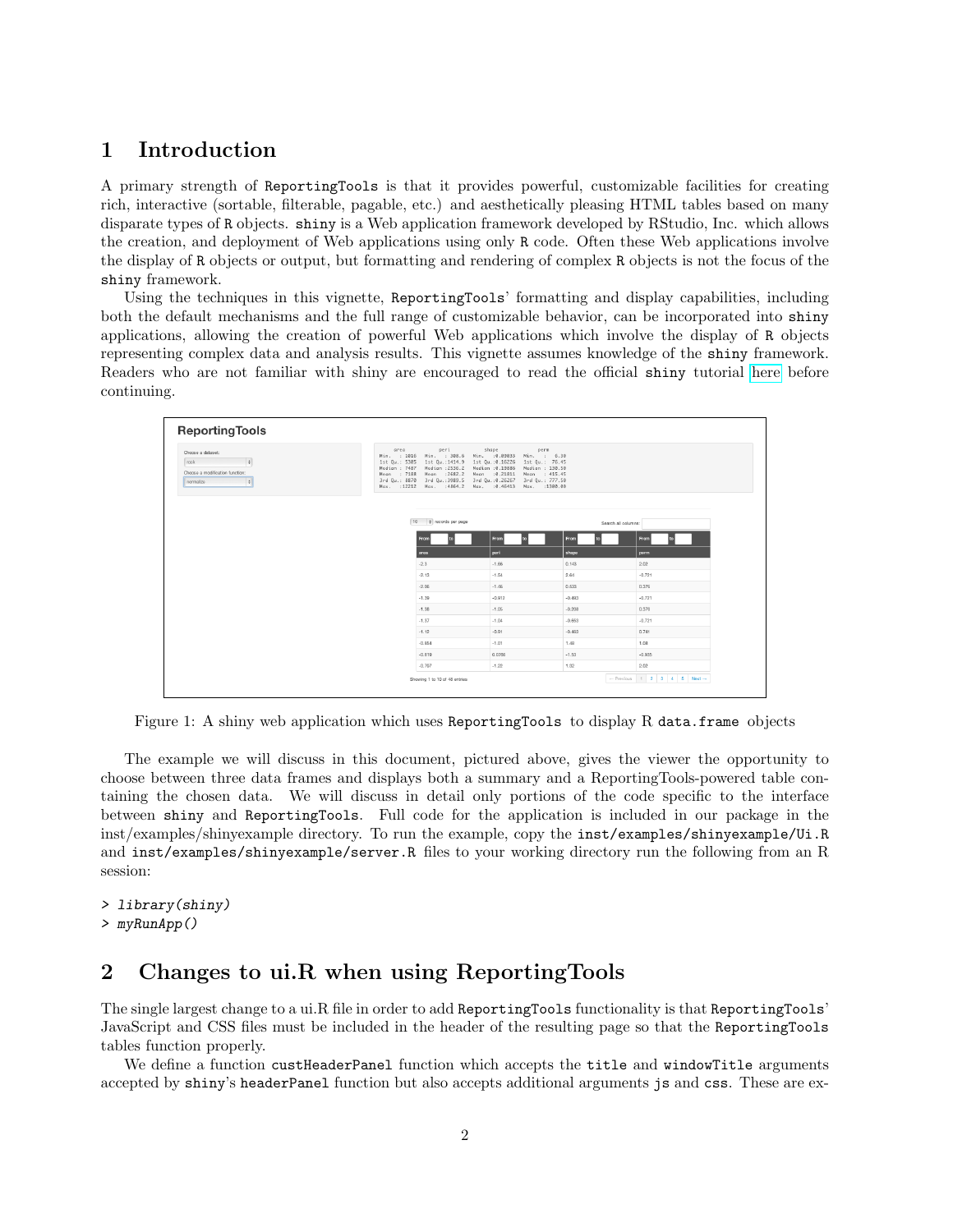pected to be character vectors which specify locations of additional Javascript and CSS libraries, respectively. These files are then read and inserted into the header as code in  $\langle$ script $\rangle$  and  $\langle$ style $\rangle$  tags, respectively.

With this function defined we are able to use it within the standard shiny page layout functions, such as pageWithSidebar, in place of the headerPanel function. In particular, we include all (Javascript) files in extdata/jslib and all Twitter Bootstrap based CSS files in extdata/csslib:

```
> custHeaderPanel("ReportingTools",
+ js = list.files(system.file("extdata/jslib", package="ReportingTools"),
+ full.names=TRUE),
+ css = list.files(system.file("extdata/csslib", package="ReportingTools"),
+ pattern="bootstrap", full.names=TRUE),
+ )
```
These Javascript and CSS files will be included in the header of the resulting dynamic HTML page, allowing our ReportingTools-based output to behave correctly.

Code for specifying input controls is identical whether or not ReportingTools is being used to format the output and is omitted here.

Finally, output elements which will be formatted by ReportingTools should be declared as htmlOutput. We do this for the view2 element in the code below:

```
> mainPanel(
+ verbatimTextOutput("summary"),
+ htmlOutput("view2")
+ )
```
This indicates to the shiny system that the output will be HTML code ready to be inserted directly into the specified element. With this our page layout is defined and we are ready to write the server.R code which will populate it.

#### <span id="page-2-0"></span>3 Changes to server.R when using ReportingTools

Our task here is to specify a rendering function which can interface with the ReportingTools publish mechanism. To do this we first create a Report (within server.R, outside of any function calls) with ReportHandlers created via the shinyHandlers constructor:

```
> myrep = HTMLReport(reportDirectory = "./",shortName="bigtest",
```

```
handlers = shinyHandlers)
```
These ReportHandlers will stream the HTML form of any elements added to our Report directly to Rout (the same as the default destination of cat, and one used heavily by shiny to collate output).

We then use (or define) a custom rendering function, renderRepTools. By using this custom rendering mechanism and ReportHandlers combination, shiny is able to "hear" elements being added to our report and insert them into the dynamic HTML of our Web App.

To make use of this we simply publish elements to our report within the expression passed to renderRepTools:

```
> ###use RT to display output
> output$view2 <- renderRepTools({
+ publish(datasetInput(), htmlrep, .modifyDF = modifyInput())
+ })
```
The resulting web application is controlled entirely by shiny, but has the added rendering power built into ReportingTools. Though we used a standard data.frame in this example, we can expand this application to more general biological data and Bioconductor objects which would be difficult to effectively display without ReportingTools. Furthermore, all customization mechanisms for the HTML output discussed in the other vignettes are fully functional in this setting.